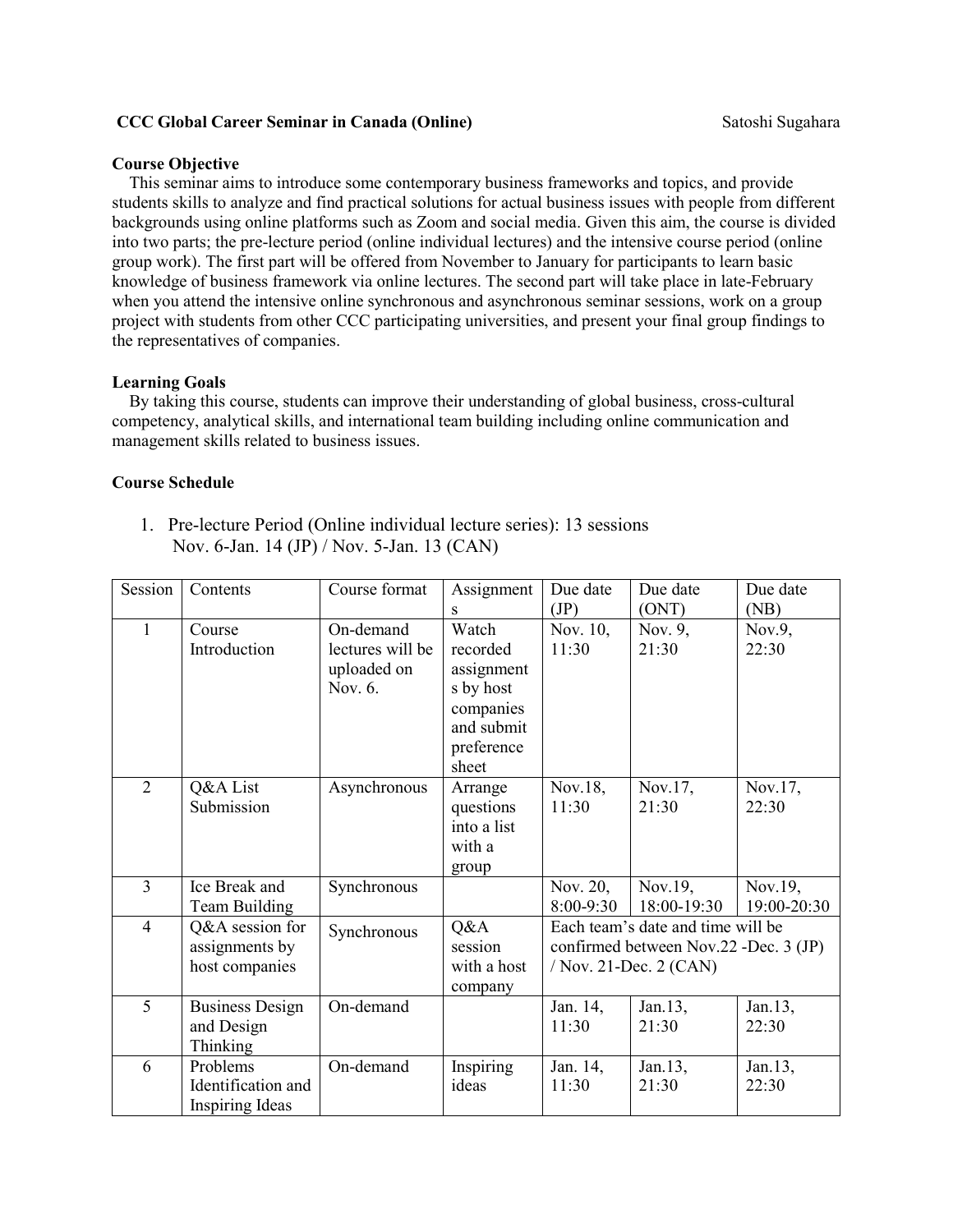| 7  | Value                  | On-demand   | Value           | Jan. 14,    | Jan.13,     | Jan.13,     |
|----|------------------------|-------------|-----------------|-------------|-------------|-------------|
|    | Proposition            |             | Proposition     | 11:30       | 21:30       | 22:30       |
|    |                        |             | Canvas          |             |             |             |
| 8  | <b>Business Model</b>  | On-demand   | <b>Business</b> | Jan. 14,    | Jan.13,     | Jan.13,     |
|    | Canvas                 |             | Model           | 11:30       | 21:30       | 22:30       |
|    |                        |             | Canvas          |             |             |             |
| 9  | <b>SWOT</b>            | On-demand   | <b>SWOT</b>     | Jan. 14,    | Jan.13,     | Jan.13,     |
|    |                        |             |                 | 11:30       | 21:30       | 22:30       |
| 10 | Web Strategy           | On-demand   |                 |             |             |             |
| 11 | <b>Business Plan 1</b> | On-demand   |                 |             |             |             |
|    | (Concept)              |             |                 |             |             |             |
| 12 | Business Plan 2        | On-demand   | <b>Business</b> | Jan. 14,    | Jan.13,     | Jan.13,     |
|    | (Presentation)         |             | Plan            | 11:30       | 21:30       | 22:30       |
| 13 | Online                 | Synchronous |                 | Jan. 29,    | Jan. 28,    | Jan. 28,    |
|    | Interactive            |             |                 | $8:00-9:30$ | 18:00-19:30 | 19:00-20:30 |
|    | session                |             |                 |             |             |             |
|    | (Brainstorming)        |             |                 |             |             |             |

Note:

【Session 1】 Watch recorded assignments provided by host companies, and submit individual questions of assignments and a the preference sheet to choose host companies by Nov. 10, 11:30 (JP) / Nov. 9, 21:30 (ONT) / Nov. 9, 22:30 (NB). Your request may not be reflected if you do not submit this sheet by the deadline.

【Session 2】 In terms of individual questions, please point out what kind of questions you may need to ask the company representatives of your company and what kind of information you may still need to obtain in order to present your solution. Also, please arrange questions into a list with a group by Nov. 18, 11:30 (JP) / Nov.17, 21:30 (ONT) / Nov.17, 22:30 (NB). Each group leader will upload your report to Google Drive with the document title : "GCSC individual report by (your name) )/(your host company)".

**[Sessions 4-13]** The sessions 4-12 will be available on-demand, and the  $13<sup>th</sup>$  session will be synchronous but the deadline for the assignments (Inspiring ideas, Value Proposition Canvas, Business Model Canvas, SWOT, and Business Plan) are Jan. 14, 11:30 (JP) / Jan.13, 21:30 (ONT) / Jan.13, 22:30 (NB). Please use the report format and upload your report to Google Drive with the document title: "GCSC individual report by (your name)/(your host company)". More information is available in the "Assignment Details" below.

2. Intensive Course Period (Online group work series): 13 sessions/ Day1-6 Feb. 21 - 26 (JP) / Feb.20 -25 (CAN)

| Sche             | Sessi          | Contents                 | Course      | Time (JP)     | Time(ONT)   | Time (NB)   |
|------------------|----------------|--------------------------|-------------|---------------|-------------|-------------|
| dule             | on.            |                          | format      |               |             |             |
| Day1             |                | Introduction; Group      | Synchronous | Feb.21        | Feb.20      | Feb.20      |
|                  |                | Work (Inspiring Ideas)   |             | $8:00 - 9:30$ | 18:00-19:30 | 19:00-20:30 |
|                  | $\overline{2}$ | Presentation (Inspiring) | Synchronous | $9:30-11:00$  | 19:30-21:00 | 20:30-22:00 |
|                  |                | Ideas)                   |             |               |             |             |
| Day <sub>2</sub> | 3              | Group Work (Business     | Synchronous | Feb.22        | Feh.21      | Feh.21      |
|                  |                | Model Canvas)            |             | $8:00 - 9:30$ | 18:00-19:30 | 19:00-20:30 |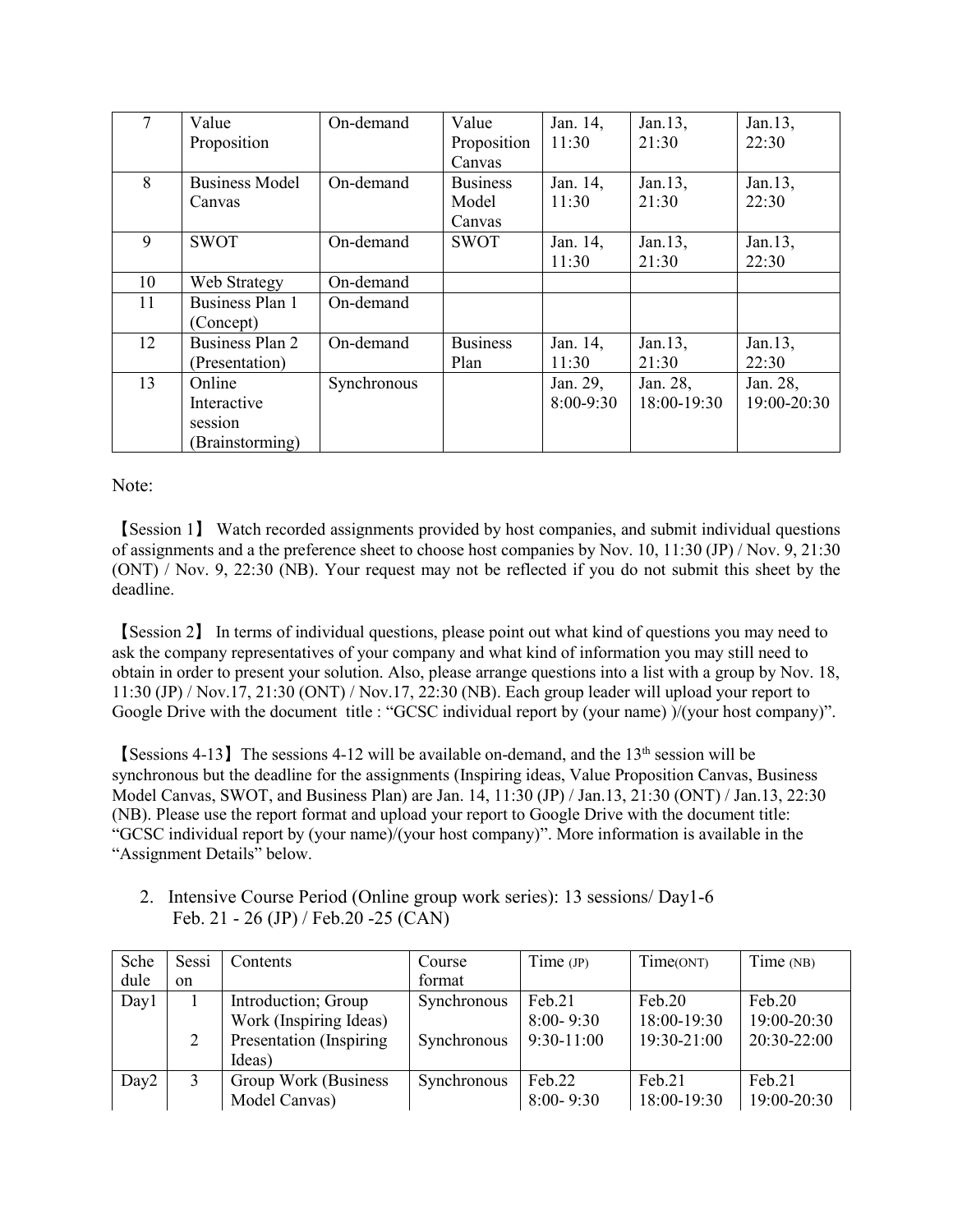|                  | $\overline{4}$ | <b>Presentation</b> (Business<br>Model Canvas) | Synchronous | 9:30-11:00    | 19:30-21:00 | 20:30-22:00 |
|------------------|----------------|------------------------------------------------|-------------|---------------|-------------|-------------|
| Day3             | 5              | Group Work (SWOT                               | Synchronous | Feb.23        | Feb.22      | Feb.22      |
|                  |                | analysis)                                      |             | $8:00 - 9:30$ | 18:00-19:30 | 19:00-20:30 |
|                  | 6              | Presentation (SWOT)                            | Synchronous | 9:30-11:00    | 19:30-21:00 | 20:20-22:00 |
| Day4             | 7              | Group Work (Business                           | Synchronous | Feb.24        | Feb.23      | Feb.23      |
|                  |                | Plan)                                          |             | $8:00 - 9:30$ | 18:00-19:30 | 19:00-20:30 |
|                  | 8              | Presentation and                               | Synchronous | 9:30-11:00    | 19:30-21:00 | 20:30-22:00 |
|                  |                | Tutorial with an                               |             |               |             |             |
|                  |                | instructor and guest                           |             |               |             |             |
|                  |                | commentators                                   |             |               |             |             |
| Day <sub>5</sub> | 9              | Rehearsal                                      | Synchronous | Feb.25        | Feb.24      | Feb.24      |
|                  |                |                                                |             | $8:00 - 9:30$ | 18:00-19:30 | 19:00-20:30 |
|                  | 10             | Rehearsal                                      | Synchronous | 9:30-11:00    | 19:30-21:00 | 20:30-22:00 |
| Day6             | 11             | <b>Final Presentation</b>                      | Synchronous | Feb.26        | Feb.25      | Feb.25      |
|                  |                | (Business Plan)                                |             | $8:00 - 9:30$ | 18:00-19:30 | 19:00-20:30 |
|                  | 12             | <b>Final Presentation</b>                      | Synchronous | 9:30-11:00    | 19:30-21:00 | 20:30-22:00 |
|                  |                | (Business Plan)                                |             |               |             |             |
|                  | 13             | Wrap-up and Course                             | Synchronous | 11:00-11:30   | 21:00-21:30 | 22:00-22:30 |
|                  |                | <b>Evaluation Survey</b>                       |             |               |             |             |
|                  |                |                                                |             |               |             |             |

# Content Details

| Schedule         | Contents                                                          | Activities                                                                                                                                                                                                                                                                                                    | Objectives                                                                                                                                         |
|------------------|-------------------------------------------------------------------|---------------------------------------------------------------------------------------------------------------------------------------------------------------------------------------------------------------------------------------------------------------------------------------------------------------|----------------------------------------------------------------------------------------------------------------------------------------------------|
| Day1             | 1. Introduction<br>2. Technology training<br>3. Inspiring Ideas   | • Course schedule and objectives<br>• Instructions of using Zoom,<br>WhatsApp, Google drive,<br>Facebook (alumni page), group<br>training<br>• Complete a one-sheet format to<br>inspire your idea of addressing<br>issue/s provided by your host<br>company<br>• Share your ideas with your group<br>members | • Understand objectives<br>and due date<br>• Become familiar with<br>several communication<br>tools<br>• Develop knowledge about<br>a host company |
| Day <sub>2</sub> | 1. Presentation<br>(Business Model<br>Canvas)<br>2. Business Plan | • Present Business Model Canvas<br>to all students<br>• Share Business Model Canvas<br>with group members<br>• Share Business Plan with group<br>members                                                                                                                                                      | • Analyze business models<br>using Business Model<br>Canvas<br>• Share ideas and create a<br>business plan                                         |
| Day3             | 1. SWOT analysis<br>2. Business Model<br>Canvas                   | • Present SWOT analysis<br>• Share SWOT analysis with group<br>members                                                                                                                                                                                                                                        | • Accumulate additional<br>knowledge about host<br>companies with feedback                                                                         |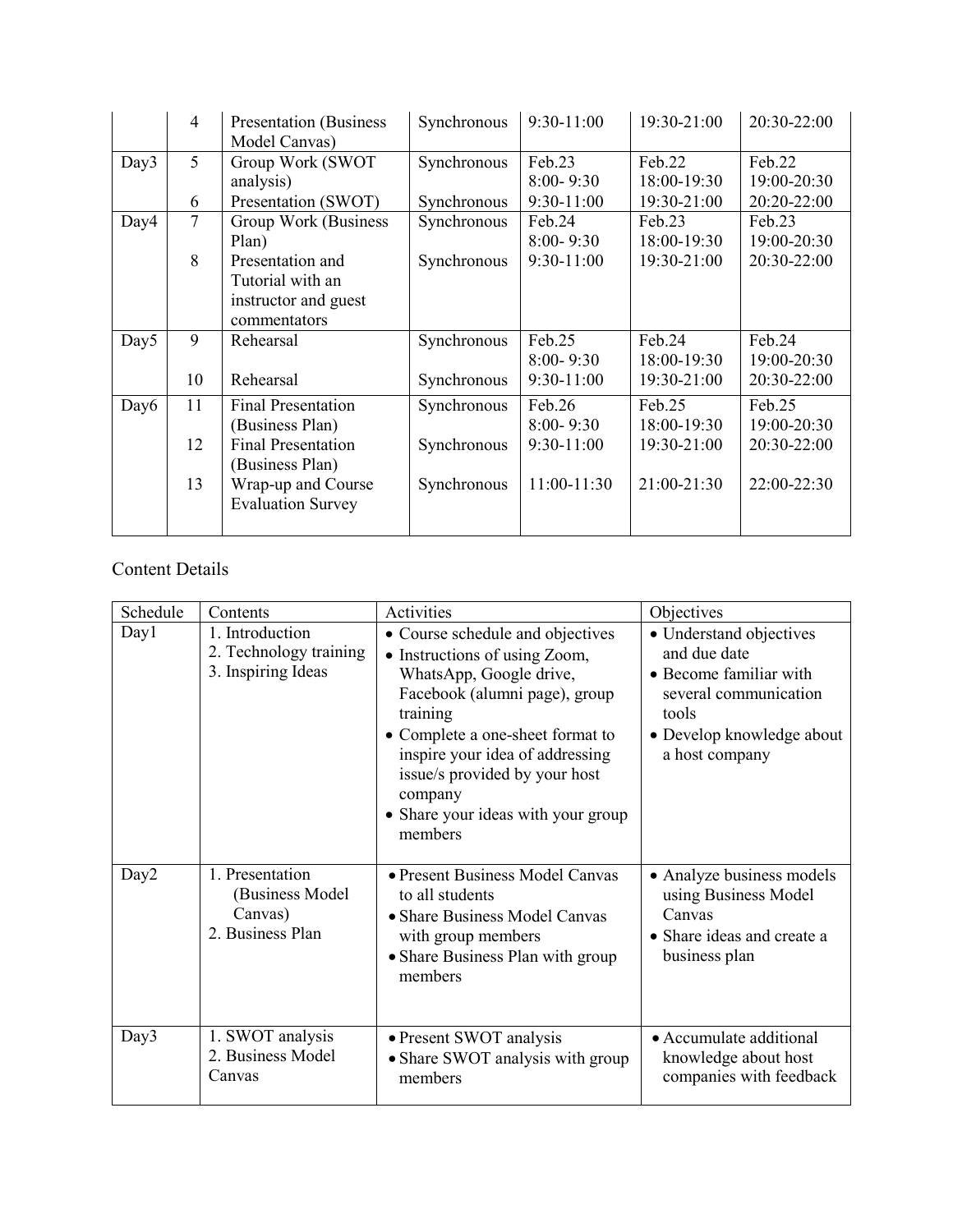|                  |                                                                         | • Assessing each building block of<br>Business Model Canvas using<br>SWOT analysis                                                                                                               | • Expand a host company's<br>knowledge of<br>stakeholders                                                                       |
|------------------|-------------------------------------------------------------------------|--------------------------------------------------------------------------------------------------------------------------------------------------------------------------------------------------|---------------------------------------------------------------------------------------------------------------------------------|
| Day4             | 1. Tutorial with an<br>instructor<br>2. Prototype your<br>business plan | • Build a protype of your business<br>plan<br>• Brush up Business Plan with<br>group members<br>• Present Your Prototype and<br>obtain feedbacks<br>• Modify Business Plan with group<br>members | • Consider problems and<br>solutions<br>• Analyze Business Plan                                                                 |
| Day <sub>5</sub> | 1. Rehearsal                                                            | • Present a business plan to all<br>students<br>• Receive feedbacks and reflect<br>comments on your business plan<br>• Streamline your business plan<br>• Prepare final presentation             | • Practice a business<br>presentation                                                                                           |
| Day6             | 1. Final group<br>presentation<br>2. Wrap-up                            | • Deliver final presentations<br>(Business plans) to host<br>companies for consideration<br>• Summarize all sessions                                                                             | • Present a business plan in<br>appropriate business<br>manners and receive<br>feedback effectively<br>• Identify key takeaways |

Notes.

Time (JP): Japan Time (CAN): Canada Time (ONT): Ontario Time (NB): New Brunswick

## Assignment Details **Online Individual Lecture Report (30%)**

- 1. Inspiring Ideas
- 2. Value Proposition Canvas
- 3. Business Model Canvas
- 4. SWOT
- 5. Business Plan

1. Inspiring Ideas: Write an business idea of your product or service that address the proposed problem/s by the company. Draw them on a sheet of A4 paper just like a cover of the magazine. Try to identify customer's problem, point out three selling points, and include on your paper. Also write a 250-word short note about your idea on the back side of the A4 paper. Scan your paper after hand-writing your idea [\(https://play.google.com/store/apps/details?id=com.adobe.scan.android&hl=en&gl=US](https://play.google.com/store/apps/details?id=com.adobe.scan.android&hl=en&gl=US) or <https://apps.apple.com/us/app/adobe-scan-mobile-pdf-scanner/id1199564834> ) and submit as a digital file via google drive with other assignments.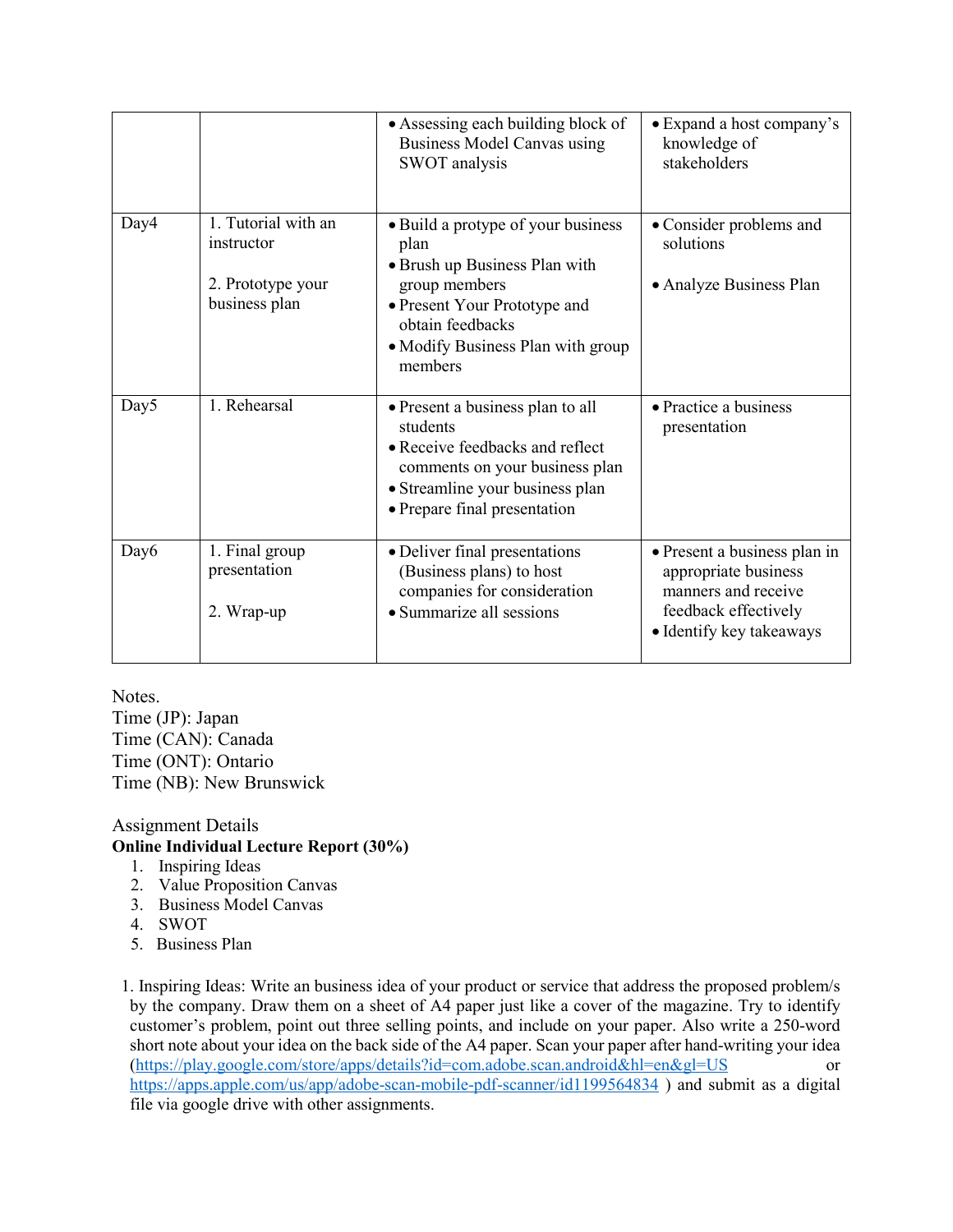- 2. Value Proportion Canvas: Write a 500-word report on your host companies using Value Proposition Canvas (customer job, pains, gains, gain creators, pain relievers, and products and services). Develop your Value Proposition Canvas by using a format sheet provided by the lecturer.
- 3. Business Model Canvas: Write a 500-word report on your host company using Business Model Canvas (Key Partners, Key Activities, Key Resources, Value Propositions, Customer Relationships, Channels, Customer Segments, Cost Structure, Revenue Streams). Develop your Business Model Canvas by using Canvanizer (https://canvanizer.com).
- 4.SWOT: Write a 1000-word report on your host company and its industry in accordance with the SWOT analysis. Try to identify competitors and customers of your host organization first and find *internal factors* (the strengths and weaknesses internal to the company) and *external factors* (the opportunities and threats presented by the environment external to the company) that may affect the business outcome of your host companies. To support your discussions, you need to search rationales and coherent information from relevant articles regarding your host company, including the website, newspapers, and business magazines.
- 5. Business Plan: Write a 1000-word idea report regarding a business plan on your host company. The contents of the report need to be included an assignment/task of your host company and brief ideas as to why you propose the solution.

Deadline**:** Jan. 14, 11:30 (JP) / Jan. 13, 21:30 (ONT) / Jan. 13, 22:30 (NB). Please use the report format and upload your report to the Google Drive with the subject: "GCSC individual report by (your name)" An early response is highly recommended. Late submission will be penalized.

Note. All assignments relate to the Intensive Course Period (online group work sessions) starting from Feb. 21 (JP) / Feb 20 (CAN).

**Group Presentation on Preliminary Research (Inspiring Idea 10%, Business Model Canvas 10%, SWOT 10%) (in total 30%)** Make a 10-minute short presentation with your group members on your assigned business project. Briefly introduce your idea to solve problem, analyze your company (using SWOT) and present your tentative solution (using Business Model Canvas).

## **Final Group Research Presentation (30%)**

Give a 10-minute presentation of the findings of your group project to your company's representatives and academic instructors. State your assigned business issues and present your solutions for the issues. The business plans may include executive summaries, problems, market analyses, value propositions, and milestones. Remember that you are expected to present your solutions in a professional manner and to support your solutions with reasons and evidence.

## **Individual Reflection Report (10%)**

Write a 1000-word reaction note in terms of your learning and challenge in the course. In your critical reflection paper, please touch upon the following points.

- What did you learn about the company and its industry?
- What did you learn about yourself (attitude, perception, presumption, values) with regard to the group work?
- How did your experience in the course redefine your career plan?